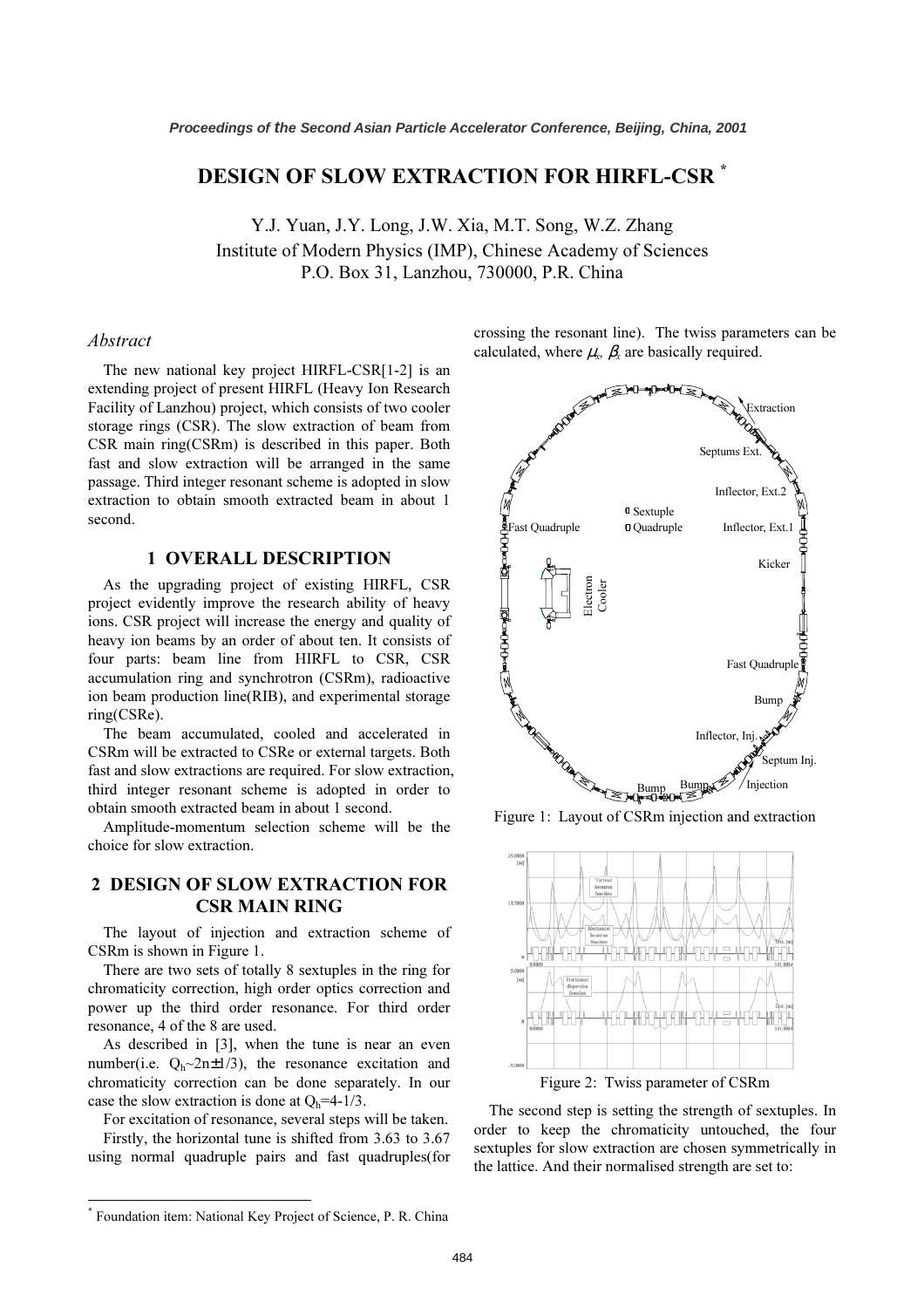$$
S_n = -A\cos(3(\mu_x - \mu_{ES}) + \theta)
$$
 (1)

where  $\mu_{ES}$  is the betatron phase at the first component of the slow extraction tunnel, it's usually an electrostatic septum.

The equivalent single 'virtual' sextuple has strength $[3]$ :

$$
S_{\text{vir}} = \sqrt{\left(\sum_{n} S_n \cos(3(\mu_x - \mu_{ES}))\right)^2 + \left(\sum_{n} S_n \sin(3(\mu_x - \mu_{ES}))\right)^2}
$$
 (2)

and the equivalent betatron phase:

$$
\mu_{x,virt} = \begin{cases} \n\tan^{-1}(SIN/COS)/3 + \pi/3 & \cos < 0\\ \n\tan^{-1}(SIN/COS)/3 + \pi/6 & \cos > 0 \n\t\end{cases} \n(3)
$$

where:

$$
SIN = \sum_{n} S_n \sin(3(\mu_x - \mu_{ES}))
$$
  
\n
$$
COS = \sum_{n} S_n \cos(3(\mu_x - \mu_{ES}))
$$
\n(4)

The area of stable region can be changed mainly by changing of the amplitude A. The extraction angle of beam can be tuned by changing of the initial phase of setting  $\theta$  Figure 2). Here  $\theta$  is about 0.75 $\pi$ , and  $\mu_{x,virt}$  is about 37° in first quadrant.



Figure 2: The extraction angle of beam

The actual strength of sextuples can be given by the following relation:

$$
S = \frac{1}{2} \beta_x^{3/2} \frac{l_s}{|B\rho|} \left(\frac{d^2 B_z}{dx^2}\right) = \frac{1}{2} \beta_x^{3/2} l_s k' \tag{5}
$$

During the slow extraction procedure, the centre momentum of beam is shifted by RF cavity, as the horizontal chromaticity is set no zero( $\leq 0$ ), beam is drawn out of the stable region and near to the inflector, finally is extracted. The phase space of slow extraction can be seen in Figure 3.



Figure 3: Tracking in normalised phase space

In order to reduce the strength of inflector and magnet septums needed for extraction, local orbit distortion is formed by using horizontal correction coil in the dipoles.

In Figure 4, the tracking of beam in real phase space is shown, the centre of beam is shifted by orbit distortion.



The fast extraction orbit and beam envelope for fast extraction is shown in Figure 5. The emittance of extraction beam is  $\varepsilon_{X,Y} = 10\pi$  mm.mrad,  $\Delta p/p = \pm 1 \times 10^{-4}$ .

For slow extraction the same tunnel is used, but two additional dipole coils and fast quadruples are required for bumping and tune shift, two inflector is used instead of the kicker magnet. Final turns before extraction and extraction orbit is shown in Figure 6.

As a substitution of amplitude-momentum selection scheme, amplitude selection of third integer resonance with horizontal RF knock-out can also be adopt, at zero chromaticity condition. But in this case, the requirement for stability of power supplies is more strict to get smoothly extracted beam $^{[3]}$ .



Figure 6: Slow extraction of CSRm